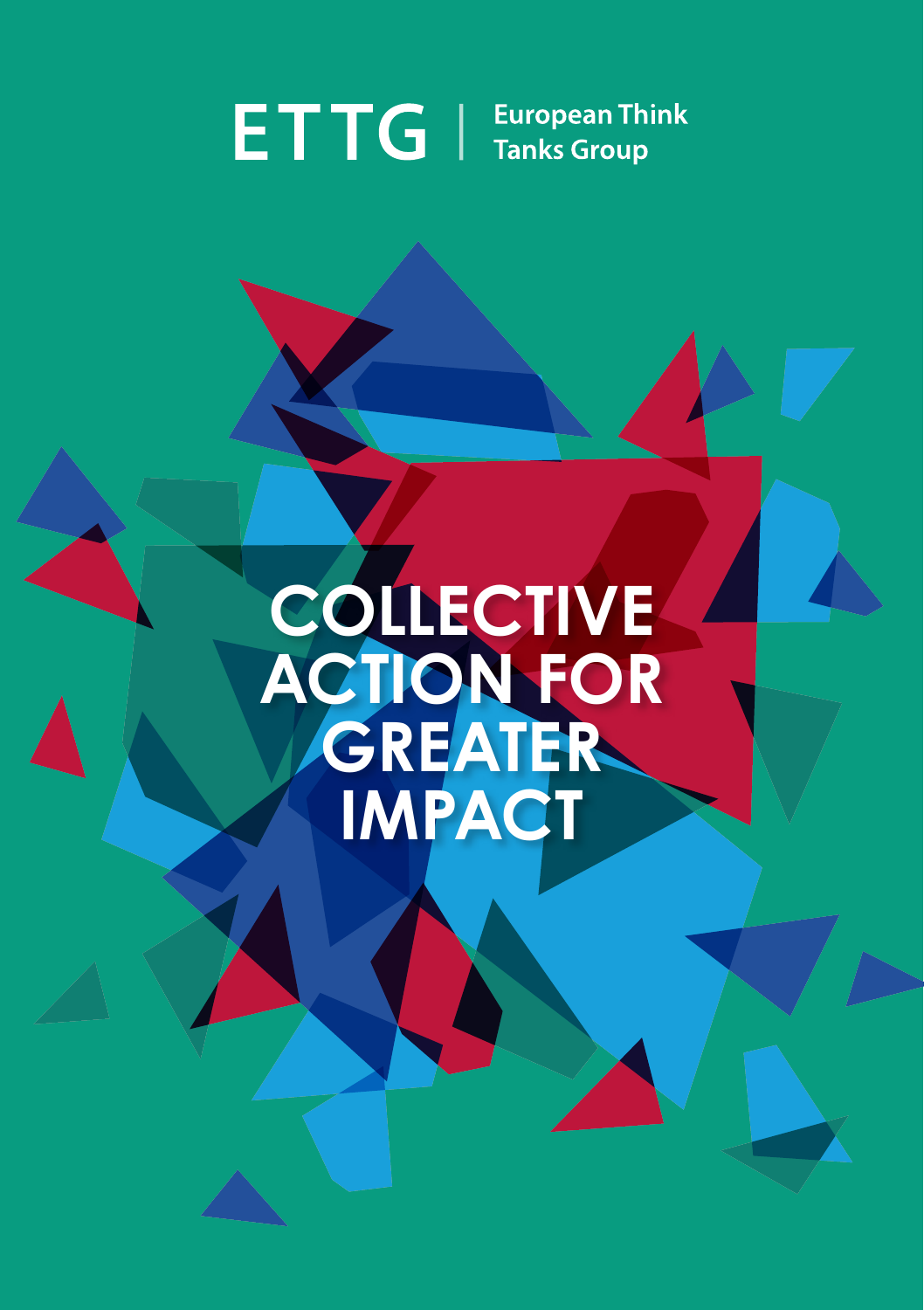### **ABOUT US**

The European Think Tanks Group (ETTG) is a network of European independent think tanks working on EU international cooperation for global sustainable development. **[www.ettg.eu](https://www.ettg.eu)**

#### **OUR MEMBERS**

- **• [The German Development Institute / Deutsches](https://www.die-gdi.de/en/)  [Institut für Entwicklungspolitik \(DIE\)](https://www.die-gdi.de/en/)**
- **• [The European Centre for Development](http://ecdpm.org/)  [Policy Management \(ECDPM\)](http://ecdpm.org/)**
- **• [The Elcano Royal Institute / Real Instituto Elcano](http://www.realinstitutoelcano.org/wps/portal/rielcano_en)**
- **• The [International Affairs Institute / Istituto Affari Internazionali \(IAI\)](http://www.iai.it/en)**
- **• [The Institute for Sustainable Development and](http://www.iddri.org/)  [International Relations / Institut du Développement](http://www.iddri.org/)  [Durable et des Relations Internationales \(IDDRI\)](http://www.iddri.org/)**
- **• [The Overseas Development Institute \(ODI\)](http://www.odi.org/)**

The strength of ETTG is based on the multidisciplinary expertise of over 400 researchers, covering the EU's comprehensive external action and international cooperation agenda. ETTG members share a strong belief in collective action to achieve global public goods. As independent think tanks, ETTG members systematically connect with the policymaking world at the level of the EU institutions and member states, with a broad range of civil society actors, through practical research and analysis, and by organising debates, workshops and high-level events.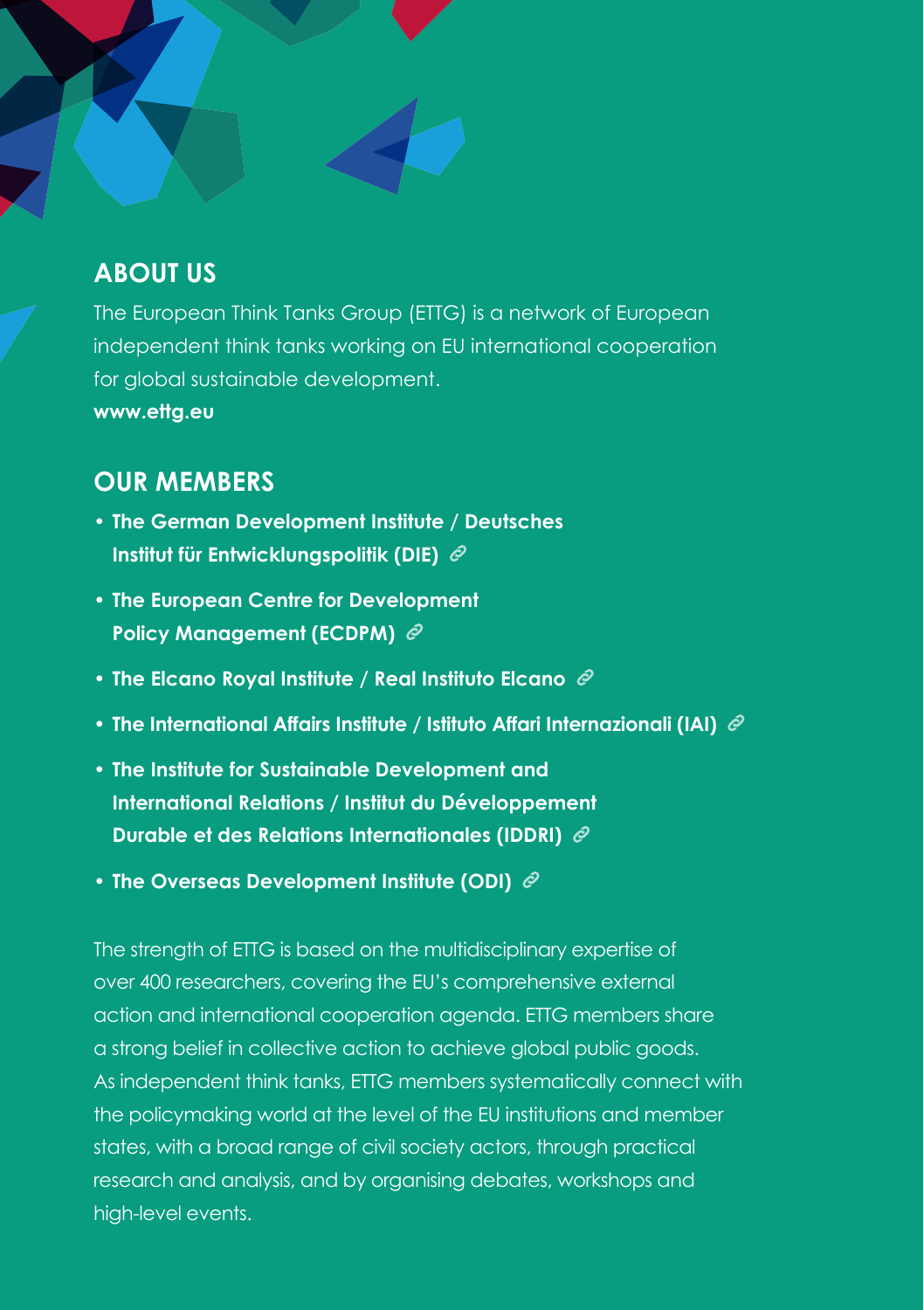#### **OUR MISSION**

The ETTG mission is to provide innovative, sound, evidence-based and **policyrelevant research and analysis**. By doing so, ETTG contributes to shaping the global and European external action and sustainable development agendas, and their implementation.

ETTG's **key objectives** are four:

**1**

**2**

**3**

**4**

**Inform and influence European and international cooperation**

**Facilitate, produce and disseminate evidence-based knowledge and innovative thinking**

**Convene and facilitate multi-stakeholder dialogue**

**Connect policy-relevant research with EU policymaking and implementation**

ETTG brings in the diversity of European country perspectives on various key issues on the **EU international cooperation agenda**. Through collective action, ETTG increases the reach and legitimacy of the research findings of its members, for greater impact on EU decision-making processes.

#### **OUR STRATEGIC PRIORITIES**

The work of the ETTG member institutes covers the major aspects of the 2030 Agenda, as well as EU external action and Europe's role in global development and international cooperation. ETTG pays particular attention to the future of Europe-Africa relations and the EU's engagement in the global world.

Thematically, ETTG pursues **five priorities**:

- 1. Support the role of the EU as a as a global player in the changing **multilateral** system
- 2. Monitor the implementation of the **2030 Agenda** and its Sustainable Development Goals (SDGs)
- 3. Foster debate on the **EU's regional strategic partnerships**, with a particular focus on the EU's relationship with Africa, focusing on some crucial topics such as areen transformation and climate change, sustainable economic development, trade and regional integration, peace and security, inclusive governance, migration and mobility, and digitalisation
- 4. Strengthening Europe's joint action (such as in the "**Team Europe**") and policy coherence agendas, including through more inclusive programming and management of EU resources under the new Neighbourhood, Development and International Cooperation Instrument (NDICI)
- 5. Promote policy analysis on the **global and EU finance** architecture for development

ETTG's work also links up with the **global development agendas of the multilateral institutions**, such as the United Nations agencies, COP on climate change, G7 and G20, and other global initiatives.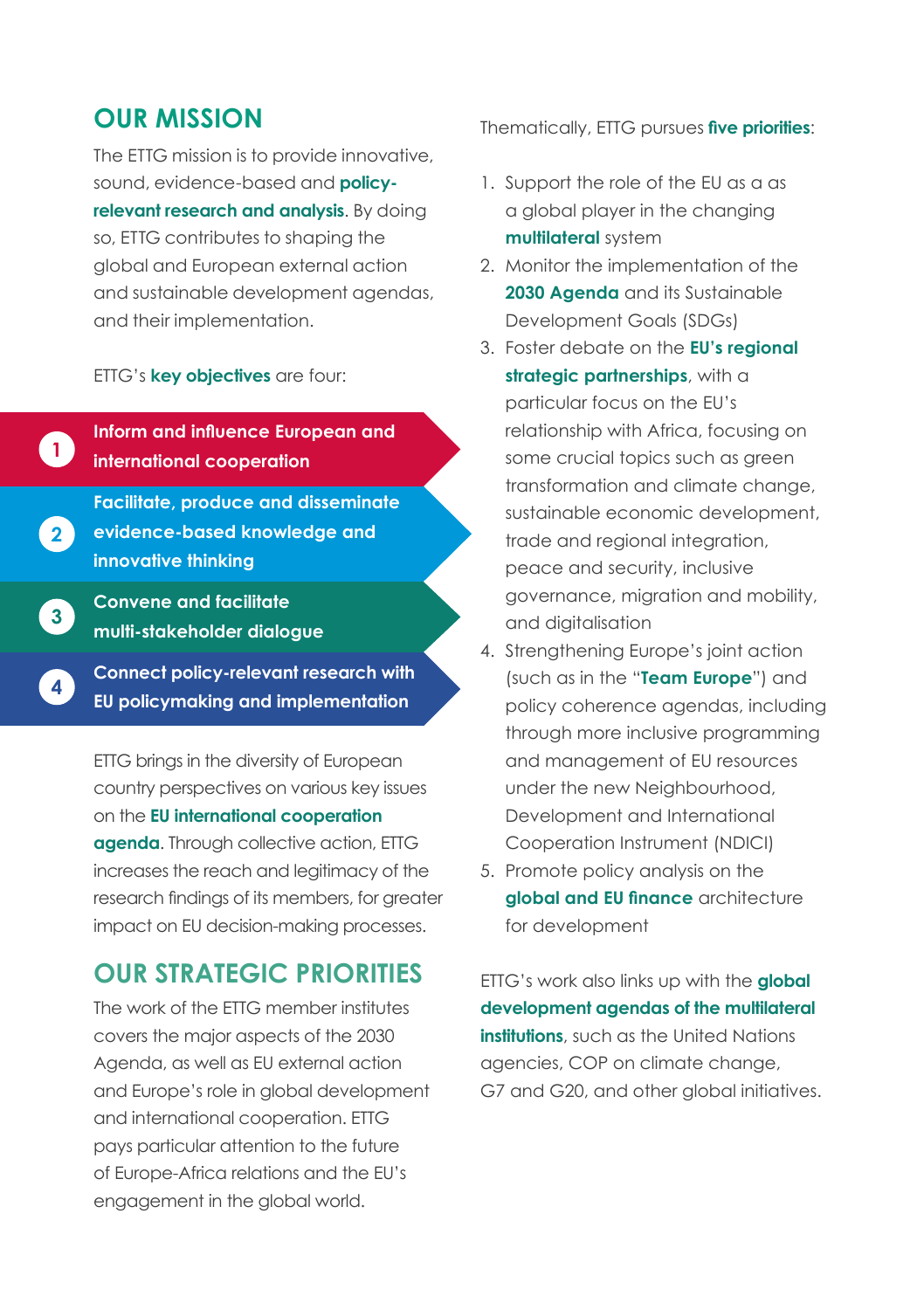### When the **think tankers think** they..



1) **Inform** policy makers with innovative research. analytical studies, publications, blogs, high level meetings, workshops and webinars



2) **Engage** with the EU institutions, EU member states, civil society, international organisations, financial institutions, EU partner countries and regions



3) **Disseminate** and **communicate** our practical research and analysis to the broader public



achieve **impact** through **collective efforts**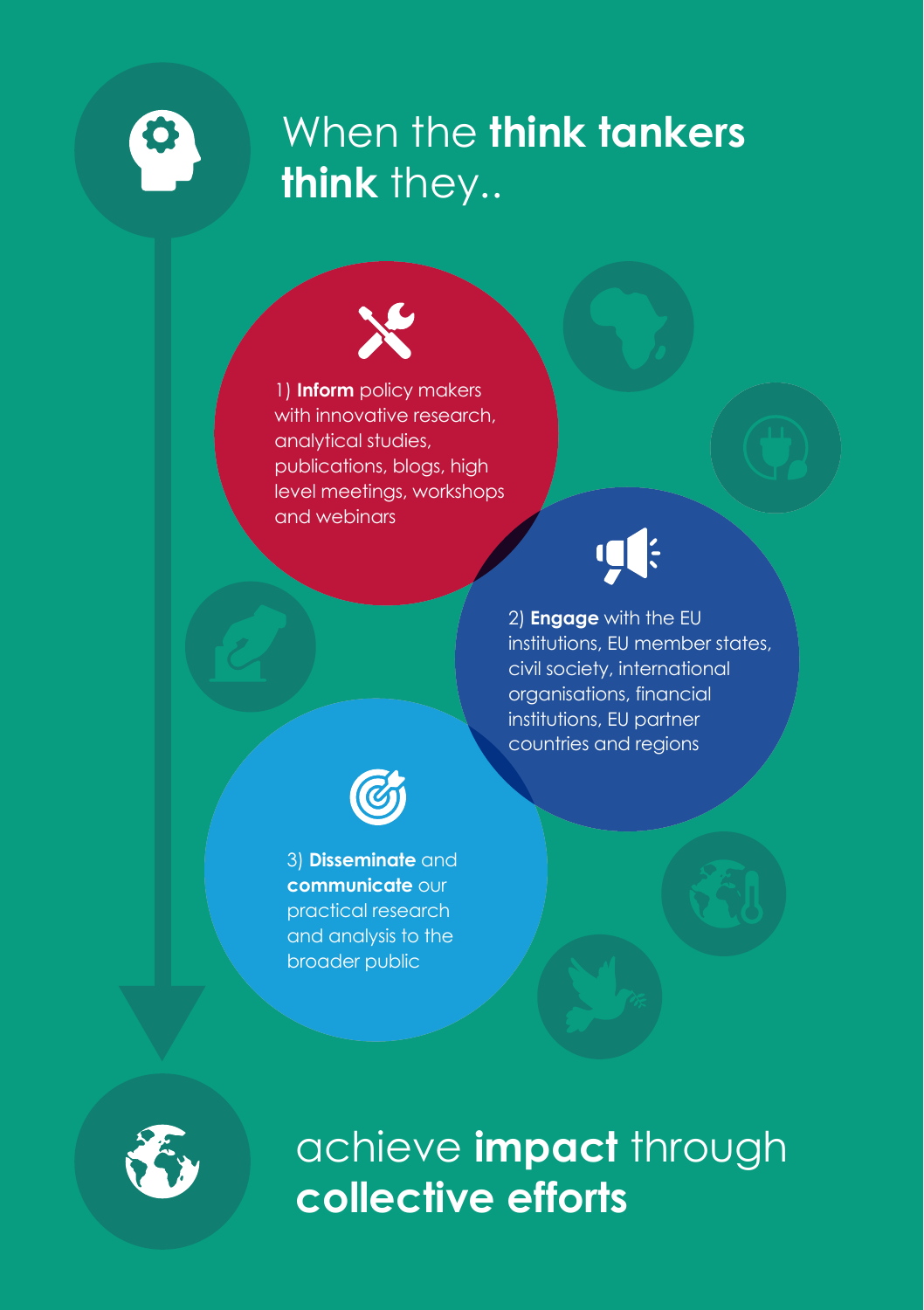#### **OUR ADDED VALUE**

- **• Privileged access** to the key institutions of the EU and to EU, member states, the rotating EU G7, G20 presidencies and the diverse world of civil society organisations
- Delivery of evidence-based, policyrelevant **analysis** through a critical mass of multidisciplinary experts, thanks to the breadth of expertise within our member think tanks
- Strong **convening power** with the capacity to facilitate high-level dialogue and reach out to key European and African policymakers and change-makers in civil society, think tanks, foundations, financial institutions, and national and regional institutions, both in Brussels, in the EU member states and in the partner countries
- A constructive **independent** sounding board on European international cooperation policies and on a diversity of partner regions' perspectives

ETTG publishes accessible and policyrelevant papers, blogs and flagship publications while also organising seminars, workshops, conferences and webinars involving EU decision makers, civil society organisations and leading think tanks and research organisations from Africa, the Americas, Asia and Europe.

#### **HOW WE WORK**

Our methodology has three **key components**:

- Innovative and policy-relevant **research and analysis**, pooling the multidisciplinary expertise of our member institutes
- Multi-stakeholder **dialogue** through a broad range of events and systemic partnership building with relevant players and networks
- **• Outreach and dissemination** of findings through ETTG publications and newsletters, supported by a strong social media presence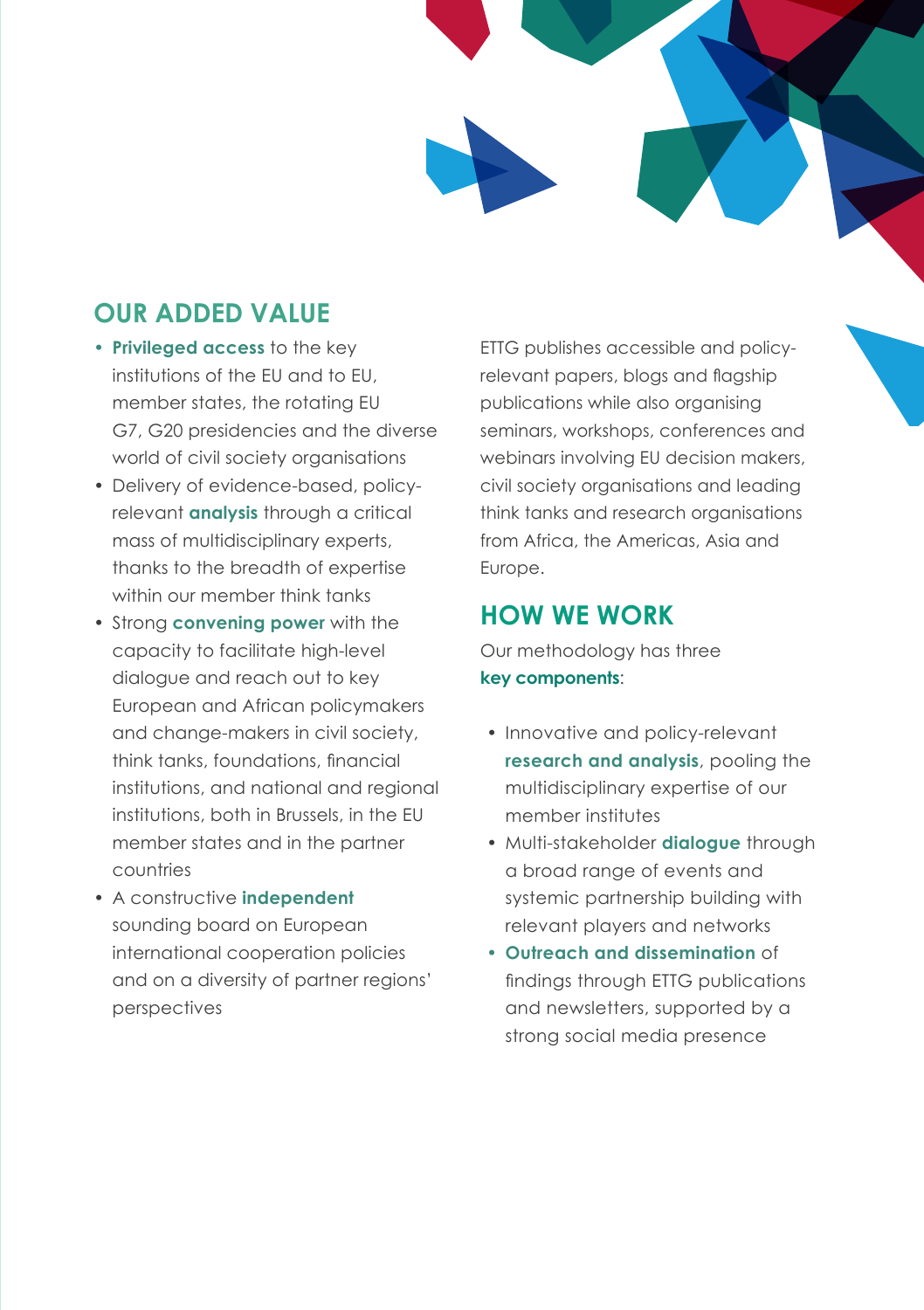The **High-Level Group of Wise Persons** on the European financial architecture for development, described ETTG Network as an example of a successful European Knowledge Hub:

Establish a forwardlooking partnership aimed at advancing Africa-Europe relations and the implementation of Agenda 2063 and the Sustainable Development Agenda 2030 **United Nations Development Programme 2021**



There is high-quality research across the EU, but little coordination and contact with policy-making. Current structures such as the European Think Tanks Group (ETTG) could be reinforced.



"Europe in the world - The future of the European financial architecture for development" **Council of the EU**, 2019



Aligning the operations of the Public Development Banks to 2030 Agenda is no easy task. ETTG has developed four practical steps to implement them.



Final Communiqué of the members of the **Finance in Common Summit** 2021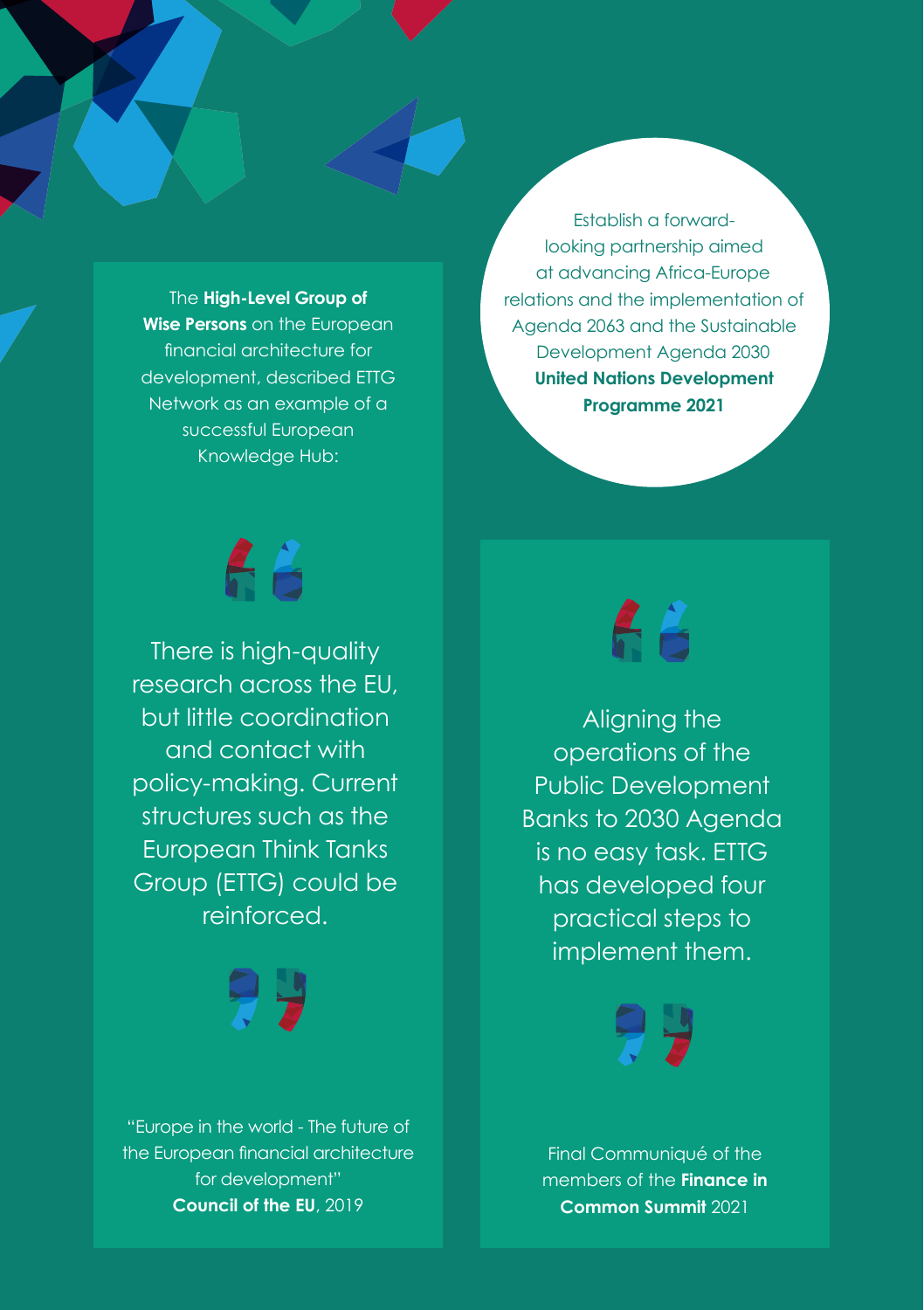#### **PARTNERSHIPS**

In the 10 years of its existence, ETTG has built partnerships with a diversity of governmental, inter-governmental and non-governmental organisations and leading think tanks in **Africa, the Americas, Asia and Europe**. The network is open to engagement with new partners provided that its **independence** and long-term strategic perspectives are guaranteed.

Among our funders are the Bill & Melinda Gates Foundation (BMGF), the French Development Agency (AFD), the German Agency for International Cooperation (GIZ), the United Nations Development Programme Africa (UNDP).

ETTG has established partnerships with the African Institute for Security Studies (ISS), the Africa Center for Economic Transformation (ACET), the Practitioners' Network and other European development and international cooperation organisations.

ETTG has published blogs and op-eds on several European newspapers and websites (Devex, Euractiv, Huffington Post, Jeune Afrique, El Pais, Rwanda Podium, La Stampa...).

#### **FOLLOW US ON**



[twitter.com](http://twitter.com/ettg_eu)

 [linkedin.com](https://www.linkedin.com/in/european-think-tanks-group-ettg-691b351b9/)

 [ettg.eu](https://ettg.eu/)

#### $^{00}$ **[ETTG INTRODUCTION VIDEO](https://www.youtube.com/watch?v=htAJcaeEBjs)**

#### **#togetherwecan**